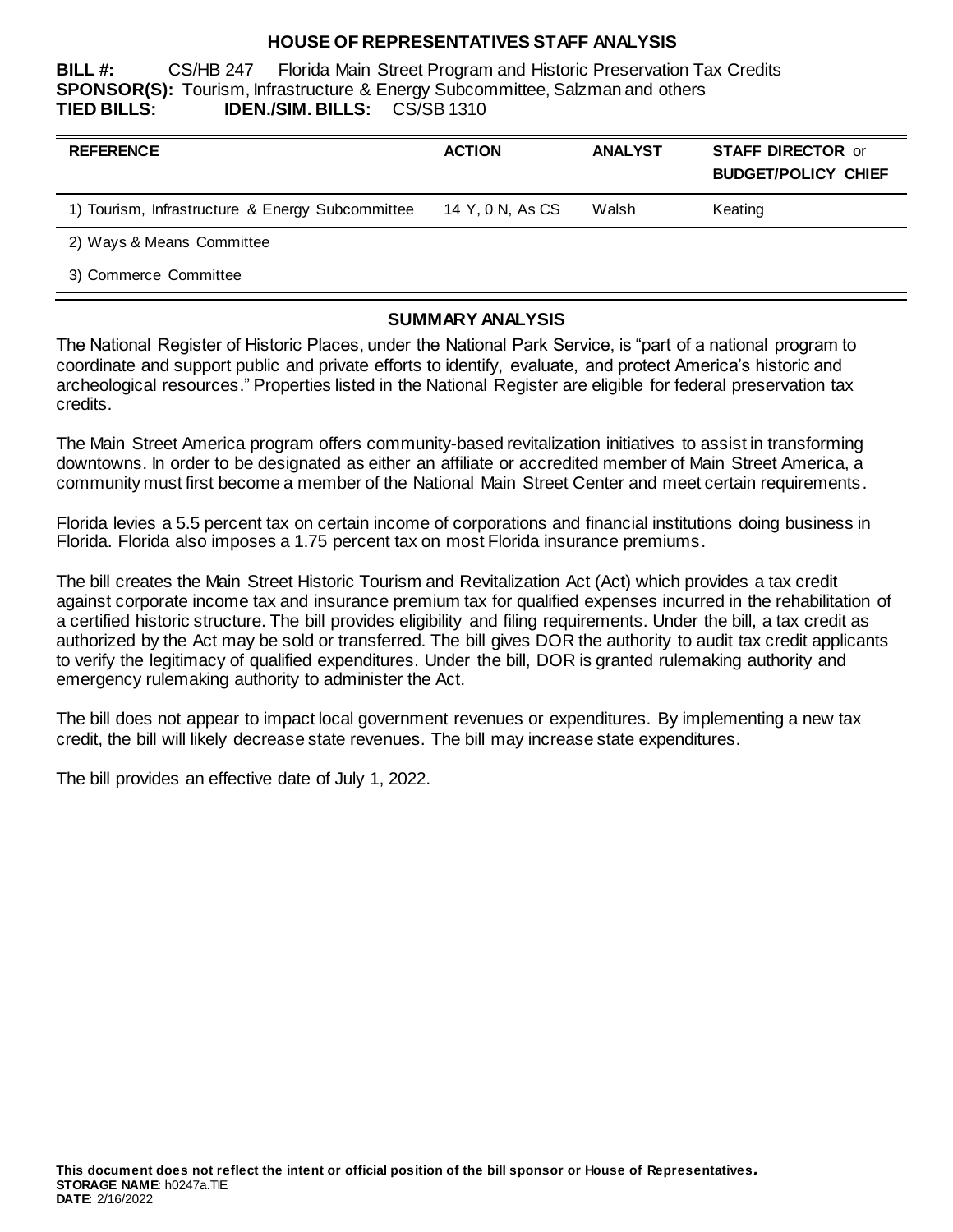### **FULL ANALYSIS**

### **I. SUBSTANTIVE ANALYSIS**

#### A. EFFECT OF PROPOSED CHANGES:

#### **Present Situation**

#### National Register of Historic Places

The National Register of Historic Places (National Register), <sup>1</sup> under the National Park Service, is "part of a national program to coordinate and support public and private efforts to identify, evaluate, and protect America's historic and archeological resources."<sup>2</sup> The program:

- Reviews property nominations and lists eligible properties in the National Register;
- Offers guidance on evaluating, documenting, and listing historic places; and
- $\bullet$  Helps qualified historic properties receive preservation benefits and incentives.<sup>3</sup>

Properties listed in the National Register are eligible for federal preservation tax credits. A twenty percent federal income tax credit is available for the rehabilitation of historic, income-producing buildings that are determined by the Secretary of the Interior, through the National Park Service, to be certified historic structures.<sup>4</sup>

#### Main Street America

Main Street America, a program under the National Main Street Center,<sup>5</sup> is a network of grassroots organizations that "revitalizes older and historic commercial districts to build vibrant neighborhoods and thriving economies."<sup>6</sup> The program offers community-based revitalization initiatives to assist in transforming downtowns. In order to be designated as either an affiliate or accredited member of Main Street America, a community must first become a member of the National Main Street Center and meet certain requirements.<sup>7</sup> Main Street America has coordinating programs that are organized at the state, county, and city level that partner with the National Main Street Center to provide support and training to Main Street America communities.

Florida has two coordinating programs: Florida Main Street America located in Tallahassee and Orlando Main Street located in Orlando.<sup>8</sup> Florida Main Street is administered by the Division of Historical Resources (division) under the Florida Department of State.<sup>9</sup> Forty-five Florida Main Streets and ten Orlando Main Streets have received technical assistance toward the goal of revitalizing historic downtowns and encouraging economic development.<sup>10</sup>

 $\overline{a}$ 

<sup>1</sup> 54 U.S.C., § 3201.

<sup>2</sup> U.S. Department of the Interior, *National Park Service, National Register of Historic Places, What is the National Register of Historic Places?*,<https://www.nps.gov/subjects/nationalregister/what-is-the-national-register.htm> (last visited Feb. 11, 2022).

<sup>3</sup> *Id.* 

<sup>4</sup> U.S. Department of the Interior*, National Park Service, Technical Preservation Services*, [https://www.nps.gov/tps/tax](https://www.nps.gov/tps/tax-incentives.htm)[incentives.htm](https://www.nps.gov/tps/tax-incentives.htm) (last visited Feb. 11, 2022).

<sup>5</sup> The National Main Street Center was established in 1980 as a program of the National Trust for Historic Preservation to address issues facing aging and historic downtowns. The Center launched the Main Street America program in 2015. *See* Main Street America, *About Us*,<https://www.mainstreet.org/about-us> (last visited Feb. 11, 2022). 6 *Id.*

<sup>7</sup> Main Street America, *Designation*, [https://higherlogicdownload.s3.amazonaws.com/NMSC/390e0055-2395-4d3b-af60-](https://higherlogicdownload.s3.amazonaws.com/NMSC/390e0055-2395-4d3b-af60-81b53974430d/UploadedImages/Main_Street_America_Tier_System_Overview_-_2021_July_Update.pdf) [81b53974430d/UploadedImages/Main\\_Street\\_America\\_Tier\\_System\\_Overview\\_-\\_2021\\_July\\_Update.pdf](https://higherlogicdownload.s3.amazonaws.com/NMSC/390e0055-2395-4d3b-af60-81b53974430d/UploadedImages/Main_Street_America_Tier_System_Overview_-_2021_July_Update.pdf) (last visited Feb. 11, 2022).

<sup>8</sup> Main Street America, *Coordinating Programs*, [https://higherlogicdownload.s3.amazonaws.com/NMSC/390e0055-2395-](https://higherlogicdownload.s3.amazonaws.com/NMSC/390e0055-2395-4d3b-af60-81b53974430d/UploadedImages/The_Programs/2020_Coordinating_Program_List.pdf) [4d3b-af60-81b53974430d/UploadedImages/The\\_Programs/2020\\_Coordinating\\_Program\\_List.pdf](https://higherlogicdownload.s3.amazonaws.com/NMSC/390e0055-2395-4d3b-af60-81b53974430d/UploadedImages/The_Programs/2020_Coordinating_Program_List.pdf) (last visited Feb. 11, 2022).

<sup>9</sup> S. 267.031(5), F.S.

**STORAGE NAME**: h0247a.TIE **PAGE: 2** <sup>10</sup> Visit Florida, *Florida Main Street Programs Have Stories to Tell*, [https://www.visitflorida.com/travel-ideas/articles/florida](https://www.visitflorida.com/travel-ideas/articles/florida-main-street/)[main-street/](https://www.visitflorida.com/travel-ideas/articles/florida-main-street/) (last visited Feb. 11, 2022).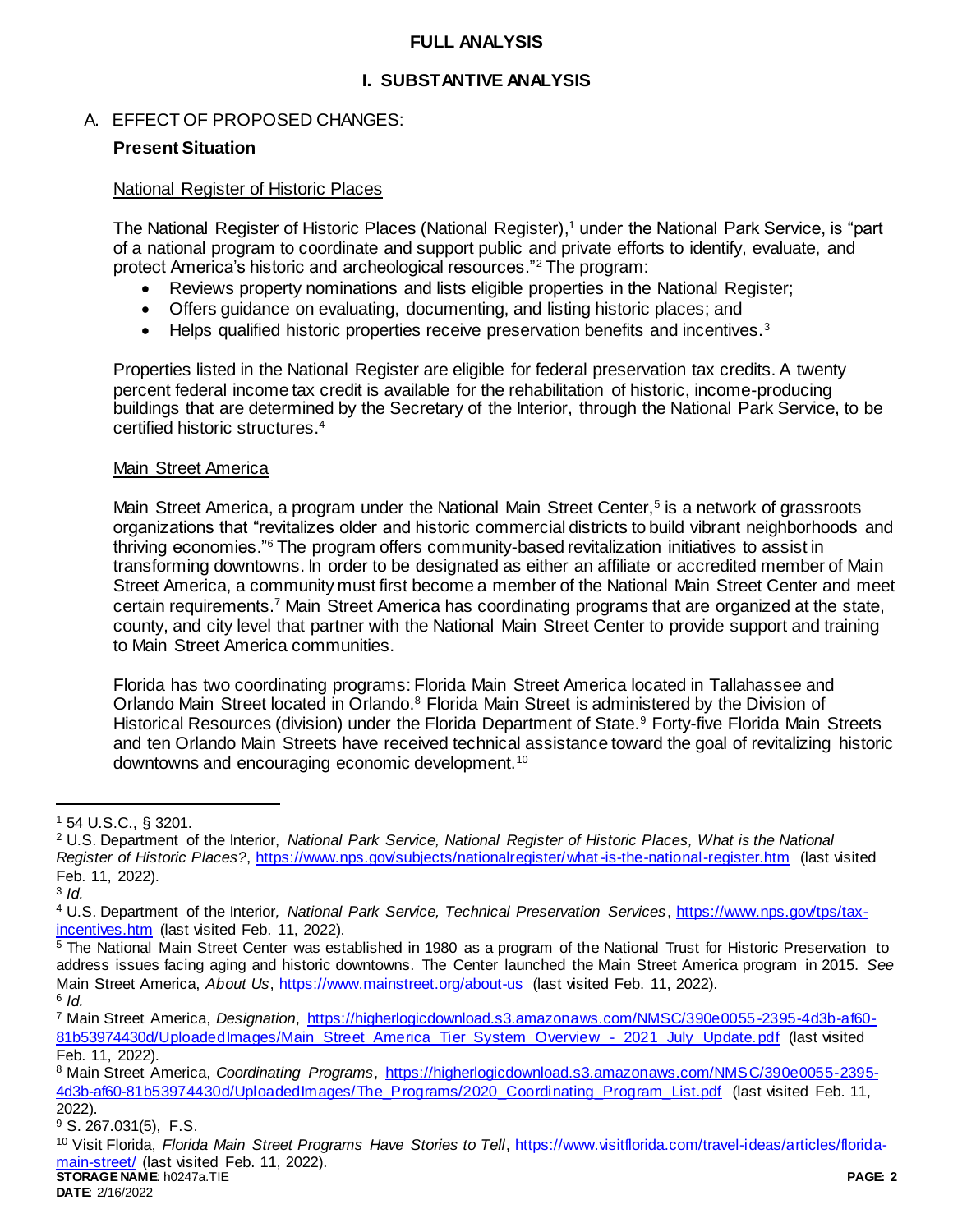## Corporate Income Tax

Florida levies a 5.5 percent tax on certain income of corporations and financial institutions doing business in Florida.<sup>11</sup> Florida utilizes the taxable income determined for federal income tax purposes as a starting point to determine the total amount of Florida corporate income tax due.<sup>12</sup> This means that a corporation paying taxes in Florida generally receives the same benefits from deductions allowed when determining taxable income for federal tax purposes as it does when determining taxable income for state taxation purposes.

### Insurance Premium Tax

Florida imposes a 1.75 percent tax on most Florida insurance premiums.<sup>13</sup> Insurance premium taxes are paid by insurance companies under ch. 624, F.S., and are remitted to the Department of Revenue (DOR). These revenues are distributed to General Revenue.

### **Effect of the Bill**

The bill creates the Main Street Historic Tourism and Revitalization Act (Act) which provides a tax credit against corporate income tax and insurance premium tax for qualified expenses <sup>14</sup> incurred in the rehabilitation of a certified historic structure.

To be eligible for the tax credits, a taxpayer must apply to the division for a tax credit before taking a credit on their return and must document that:

- The rehabilitation is a certified rehabilitation:<sup>15</sup>
- $\bullet$  The structure is a certified historic structure,<sup>16</sup> is income-producing, is located within the state, and is rehabilitated and placed into service on or after January 1, 2023;
- $\bullet$  The taxpayer had an ownership or long-term leasehold<sup>17</sup> interest in the certified historic structure in the year during which the certified historic structure was placed into service after the certified rehabilitation was completed;
- The total amount of qualified expenses incurred in rehabilitating the certified historic structure exceeded \$5,000;
- The qualified expenses that were incurred in Florida; and
- The taxpayer received a tax credit for the qualified expenses under the federal historic rehabilitation tax credit provision.<sup>18</sup>

Under the bill, before a taxpayer can claim or transfer a tax credit, the taxpayer must also provide the division with the following information:

 An official certificate of eligibility from the Division of Historical Resources of the Department of State signed by the State Historic Preservation Officer or the Deputy State Historic Preservation

 $\overline{a}$ 

<sup>17</sup> The bill defines "long-term leasehold" to mean a leasehold in a nonresidential real property for a term of 39 years or more or a leasehold in a residential real property for a term of 27.5 years or more.

<sup>11</sup> S. 220.11(2), F.S.

<sup>12</sup> S. 220.12, F.S.

<sup>13</sup> S. 624.509, F.S.

<sup>&</sup>lt;sup>14</sup> The bill defines "qualified expenses" as qualified rehabilitation expenditures (defined in 26 U.S.C., § 47(c)(2)) and structural components (defined in 26 C.F.R., § 1.48-1(e)(2)) at the time of project certification by the U.S. Secretary of the Interior and the U.S. Internal Revenue Service (IRS).

<sup>15</sup> The bill defines "certified rehabilitation" as the rehabilitation of a certified historic structure that the United States Secretary of the Interior has certified to the United States Secretary of the Treasury as being consistent with the historic character of the certified historic structure and, if applicable, consistent with the registered historic district in which the certified historic structure is located as set forth in 36 C.F.R. s. 67.2.

<sup>&</sup>lt;sup>16</sup> The bill defines "certified historic structure" as a building and its structural components which are of a character subject to the allowance for depreciation provided in s. 167 of the Internal Revenue Code and which is listed on the National Register of Historic Places or located within a registered historic district and certified by the U.S. Secretary of the Interior as being of historic significance to the registered historic district.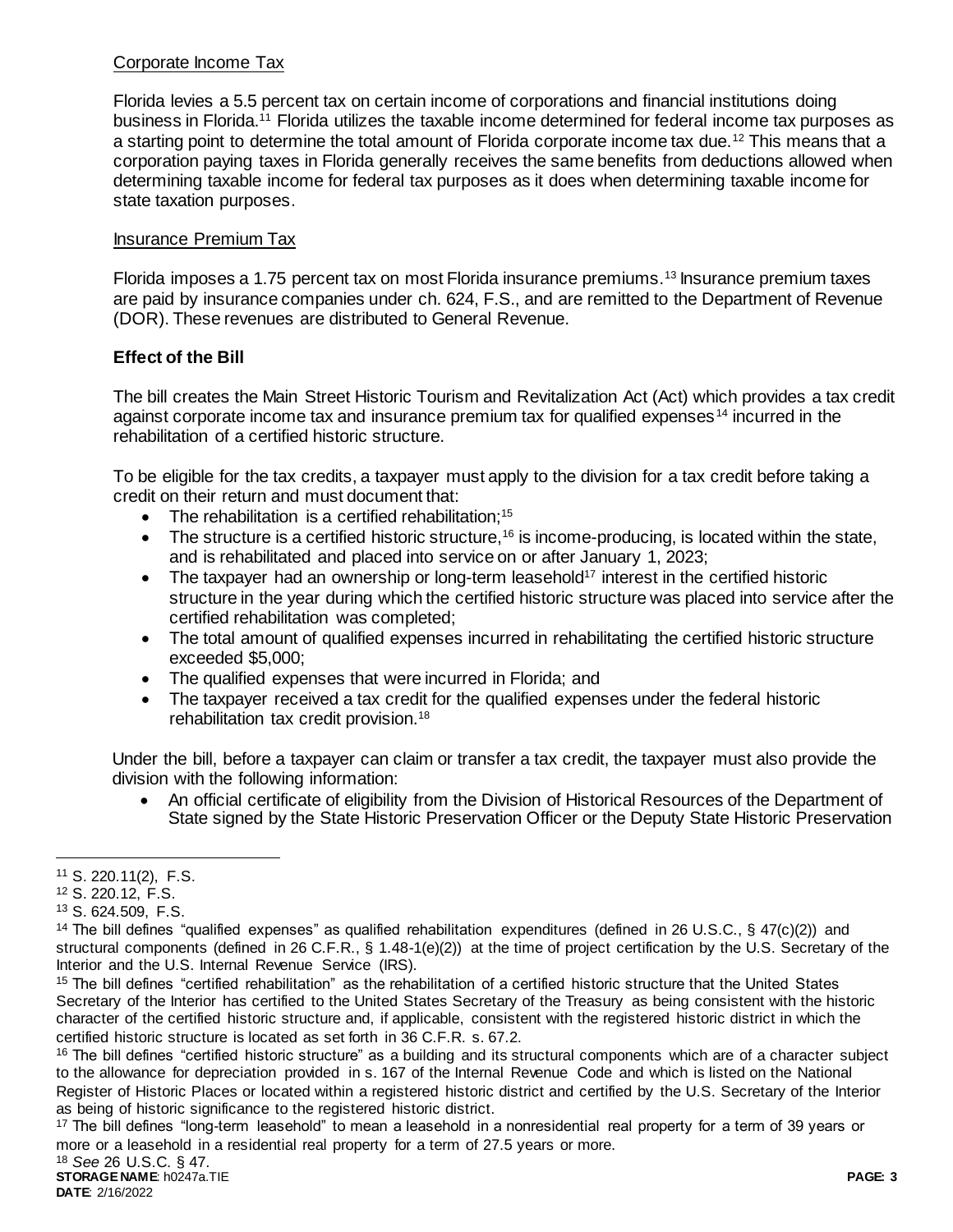Officer attesting that the project has been approved by the National Park Service and confirming whether the project is or is not located within a Main Street local program area;

- National Park Service Form 10-168c, signed by the National Park Service attesting that the completed rehabilitation meets the U.S. Secretary of the Interior's Standards for Rehabilitation and is consistent with the historic character of the property and, if applicable, the district in which the completed rehabilitation is located;
- Identification of the dates during which the structure was rehabilitated, the date the structure was first placed into service after certified rehabilitation was completed, and evidence that the structure was placed into service after the certified rehabilitation was completed;
- A list of total qualified expenses incurred by the taxpayer in rehabilitating the certified historic structure; 19
- An attestation of the total qualified expenses incurred by the taxpayer in rehabilitating the certified historic structure; and
- The information required to be reported by DOR to enable the agency to compile its annual report based on the tax credit applications submitted and approved.

The bill requires that within 60 days after receipt of the information, the division shall evaluate the application and recommend the applicant for certification or denial. Within 30 days after recommendation, the division must approve or deny the application. If the taxpayer is approved, the division must provide a letter to the applicant. If the taxpayer is denied, the division must inform the applicant of the grounds for denial. The division must submit a copy of the certification and the information provided by the taxpayer to DOR within 10 days after the division's approval.

Under the bill, the tax credit may be used to offset the corporate income tax and the insurance premium tax. The total tax credit claimed annually may not exceed the amount of tax due after any other applicable tax credits and may not exceed:

- Twenty percent of the total qualified expenses incurred in rehabilitating a certified historic structure that has been approved by the National Park Service to receive the federal historic rehabilitation tax credit; or
- Thirty percent of the total qualified expenses incurred in rehabilitating a certified historic structure that has been approved by the National Park Service to receive the federal historic rehabilitation tax credit and that is located within a local program area of an Accredited Main Street Program.

If a taxpayer is eligible for a tax credit that exceeds taxes owed, the taxpayer may carry the unused tax credit forward for a period of up to 5 taxable years.

The bill provides that there is no limit on the total number of transactions for the sale or transfer of all or part of a tax credit. However, qualified expenses may only be counted once in determining the amount of an available tax credit, and no more than one taxpayer may claim a tax credit for the same qualified expenses.

Under the bill, a taxpayer that sells or transfers a tax credit and the purchaser or transferee must jointly submit written notice of the sale or transfer to DOR no later than the 30th day after the date of the sale or transfer. The notice must include the following information:

• The date of the sale or transfer:

l

- The amount of the tax credit sold or transferred:
- The name and federal tax identification number of the taxpayer that sold or transferred the tax credit and the purchaser or transferee; and
- The amount of the tax credit owned by the taxpayer before the sale or transfer and the amount the selling or transferring taxpayer retained, if any, after the sale or transfer.

**STORAGE NAME**: h0247a.TIE **PAGE: 4 DATE**: 2/16/2022  $19$  For certified rehabilitations with qualified expenses that exceeded \$750,000, the taxpayer must submit an audited cost report that itemizes the qualified expenses incurred in rehabilitating the structure as provided in the Florida Single Audit Act. The taxpayer may submit an audited cost report that was created for purposes of applying for the federal historic rehabilitation tax credit.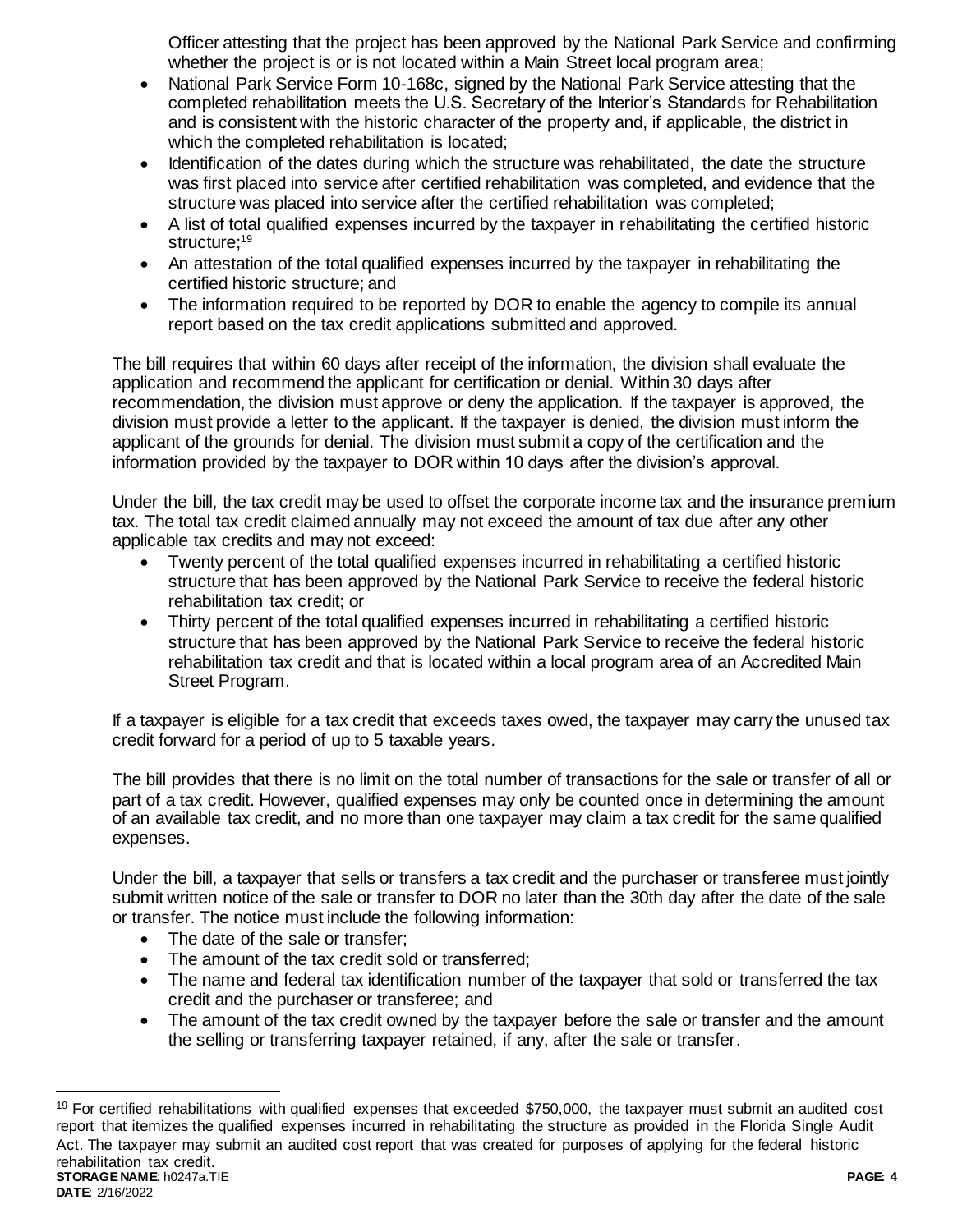The sale or transfer of a tax credit does not extend the period for which a tax credit may be carried forward and does not increase the total amount of the tax credit that may be claimed.

The bill provides that a tax credit earned, purchased, or transferred to a partnership, limited liability company, S corporation, or other pass-through taxpayer may be allocated to the partners, members, or shareholders of that taxpayer and without regard to the ownership interest of the partners, members, or shareholders in the rehabilitated certified historic structure.

The bill provides that if the tax credit is reduced due to a determination, examination, or audit by DOR, the tax deficiency must be recovered from the taxpayer that sold or transferred the tax credit or the purchaser or transferee that claimed the tax credit up to the amount of the tax credit taken. Any subsequent deficiencies must be assessed against the purchaser or transferee that claimed the tax credit, or in the case of multiple succeeding entities, in the order of tax credit succession.

Under the bill, DOR, with assistance from the division, is authorized to perform additional financial and technical audits and examinations, including examining the accounts, books, or records of the tax credit applicant, to verify the legitimacy of the qualified expenses included in a tax credit return and to ensure compliance. The division must provide technical assistance for any technical audits or examinations if requested by DOR. It is grounds for forfeiture of previously claimed and received tax credits if DOR determines that a taxpayer received a tax credit to which the taxpayer was not entitled. The taxpayer must return the forfeited tax credits to DOR, which will then be paid into the General Revenue Fund.

The bill provides that the taxpayer must file an amended tax return and pay any required tax within 60 days after the taxpayer receives notification from the IRS that a previously approved tax credit has been revoked or modified, if uncontested, or within 60 days after a final order is issued following proceedings involving a contested revocation or modification order. DOR may issue a notice of deficiency at any time within 5 years after the date on which the taxpayer receives notification from the IRS that a previously approved tax credit has been revoked or modified.

The bill permits DOR to issue a notice of deficiency at any time if the taxpayer fails to notify DOR of any change in its tax credit claimed. The amount of any proposed assessment in the notice of deficiency is limited to the amount of any deficiency from the precomputation of the taxpayer's tax for the taxable year. Furthermore, a taxpayer is subject to applicable penalties and interest for failing to report and timely paying any tax due as a result of the forfeiture of its tax credit.

The bill provides that DOR must provide a report annually by December 1st that identifies, in the aggregate:

- The number of employees hired during construction phases;
- The use of each newly rehabilitated building and the expected number of employees hired;
- The number of affordable housing units created or preserved; and
- The property values before and after the certified rehabilitations.

Under the bill, DOR must also establish a cooperative agreement with the division; establish any necessary forms required to claim a tax credit; provide administrative guidelines and procedures required to administer the Act, including rules establishing an entitlement to and sale or transfer of a tax credit; and provide examination and audit procedures required to administer the Act.

The bill grants DOR rulemaking authority and emergency rulemaking authority to administer the Act.

The bill authorizes DOR to make available to the division and the Secretary of the Department of Interior of the United States information relating to the provisions of the bill.

The bill applies to taxable years beginning and for qualifying expenses incurred on or after January 1, 2023.

B. SECTION DIRECTORY: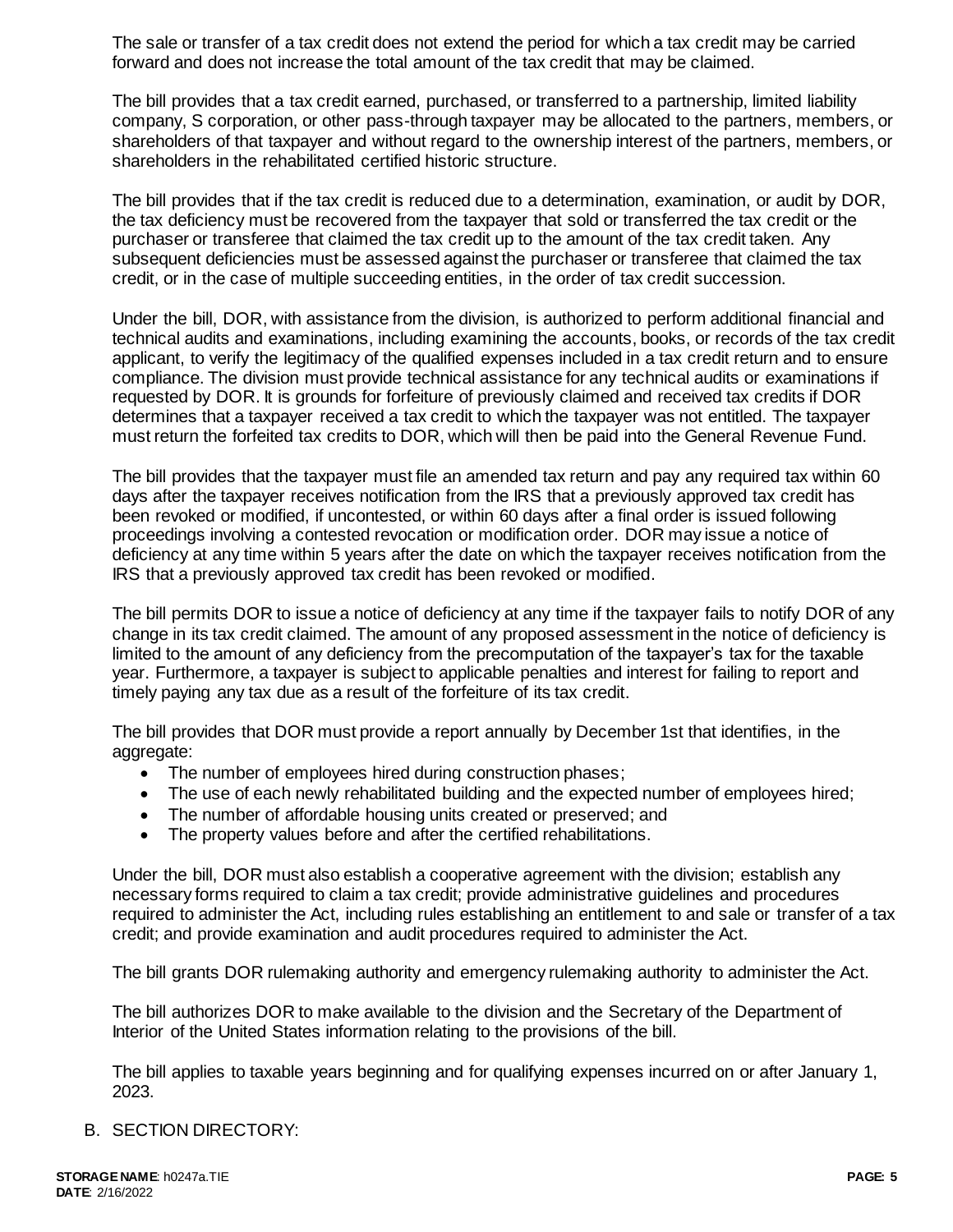**Section 1:** Creates 220.197, F.S., which creates and provides terms for the Main Street Historic Tourism and Revitalization Act.

**Section 2:** Provides an effective date of July 1, 2022.

# **II. FISCAL ANALYSIS & ECONOMIC IMPACT STATEMENT**

- A. FISCAL IMPACT ON STATE GOVERNMENT:
	- 1. Revenues:

By implementing a new tax credit, the bill will likely decrease state revenues.

2. Expenditures:

According to DOR, the bill will have a non-recurring negative fiscal impact in the amount of \$250,772 for fiscal year 2021-2022 in order to make modifications to the DOR's software systems, databases and applications.<sup>20</sup> Additionally, new rules and forms must be promulgated in order to administer the tax credit.

- B. FISCAL IMPACT ON LOCAL GOVERNMENTS:
	- 1. Revenues:

None.

2. Expenditures:

None.

C. DIRECT ECONOMIC IMPACT ON PRIVATE SECTOR:

Taxpayers who have an ownership or long-term leasehold interest in a certified historic structure in the year during which the structure was placed into service after the certified rehabilitation was complete may be eligible to receive a tax credit to offset corporate income taxes and insurance premium taxes for qualified expenses incurred in the rehabilitation of the certified historic structure. This may lead to greater private investment in the rehabilitation of certified historic structures, which may have a positive impact on jobs and property values.

D. FISCAL COMMENTS:

None.

## **III. COMMENTS**

## A. CONSTITUTIONAL ISSUES:

1. Applicability of Municipality/County Mandates Provision:

Not applicable. The bill does not appear to impact county or municipal governments.

2. Other:

 $\overline{a}$ 

None.

B. RULE-MAKING AUTHORITY:

The bill authorizes DOR to adopt rules and grants DOR emergency rulemaking authority to administer the provisions of the bill.

**STORAGE NAME**: h0247a.TIE **PAGE: 6 DATE**: 2/16/2022 <sup>20</sup> Department of Revenue, Agency Analysis of 2022 House Bill 247, p.11 (Oct. 25, 2021).